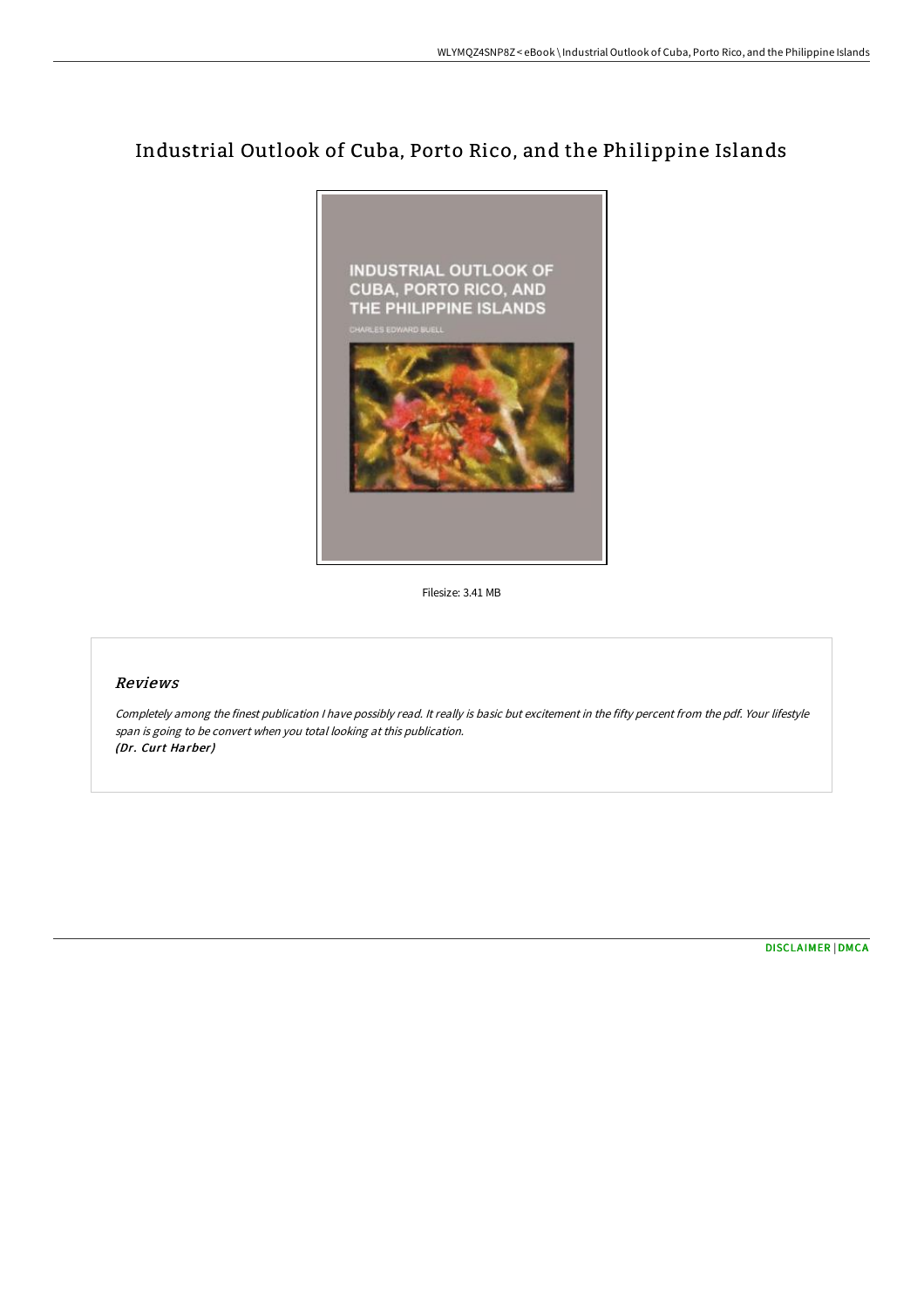### INDUSTRIAL OUTLOOK OF CUBA, PORTO RICO, AND THE PHILIPPINE ISLANDS



To save Industrial Outlook of Cuba, Porto Rico, and the Philippine Islands eBook, remember to click the link below and save the document or get access to additional information which might be related to INDUSTRIAL OUTLOOK OF CUBA, PORTO RICO, AND THE PHILIPPINE ISLANDS book.

Rarebooksclub.com, United States, 2012. Paperback. Book Condition: New. 246 x 189 mm. Language: English . Brand New Book \*\*\*\*\* Print on Demand \*\*\*\*\*.This historic book may have numerous typos and missing text. Purchasers can download a free scanned copy of the original book (without typos) from the publisher. Not indexed. Not illustrated. 1900 Excerpt: .from the mountains of North Carolina to the lands of the Indian Territory; furnished them with cattle, seed, implements and food for the first season, and placed skilled managers over them to instruct them in agriculture, and to direct their work. At the time of their removal these Indians were in poverty, but they became thrifty, and have long since acquired all the elements of genuine prosperity; schools, a college in their own language, newspapers, and a deposited school fund of more than a million dollars. It is stated that these now civilized Indians have a wealth that can be safely set at \$17,000 for each head of family. During all the years that have elapsed since they were aided, they have repaid over and over again the outlay, by the revenues received by the Government from their being thus settled. Contrast this policy with that pursued towards the Seminoles. Some one urged a less amount for their removal than had been provided for the Cherokees, and they declined it. A desolating war ensued which cost the tax-payers \$10,000,000, and resulted in the killing of 1,466 white men. System will accomplish more than disorder, and the Government can by systematizing the manner of production and distribution in Porto Rico, bring a great prosperity to its people. If the people of the acquired islands are to be left to fight the battle of life as single handed workers, under no more favorable conditions than were present when...

B Read Industrial Outlook of Cuba, Porto Rico, and the [Philippine](http://bookera.tech/industrial-outlook-of-cuba-porto-rico-and-the-ph.html) Islands Online  $\blacksquare$ Download PDF Industrial Outlook of Cuba, Porto Rico, and the [Philippine](http://bookera.tech/industrial-outlook-of-cuba-porto-rico-and-the-ph.html) Islands